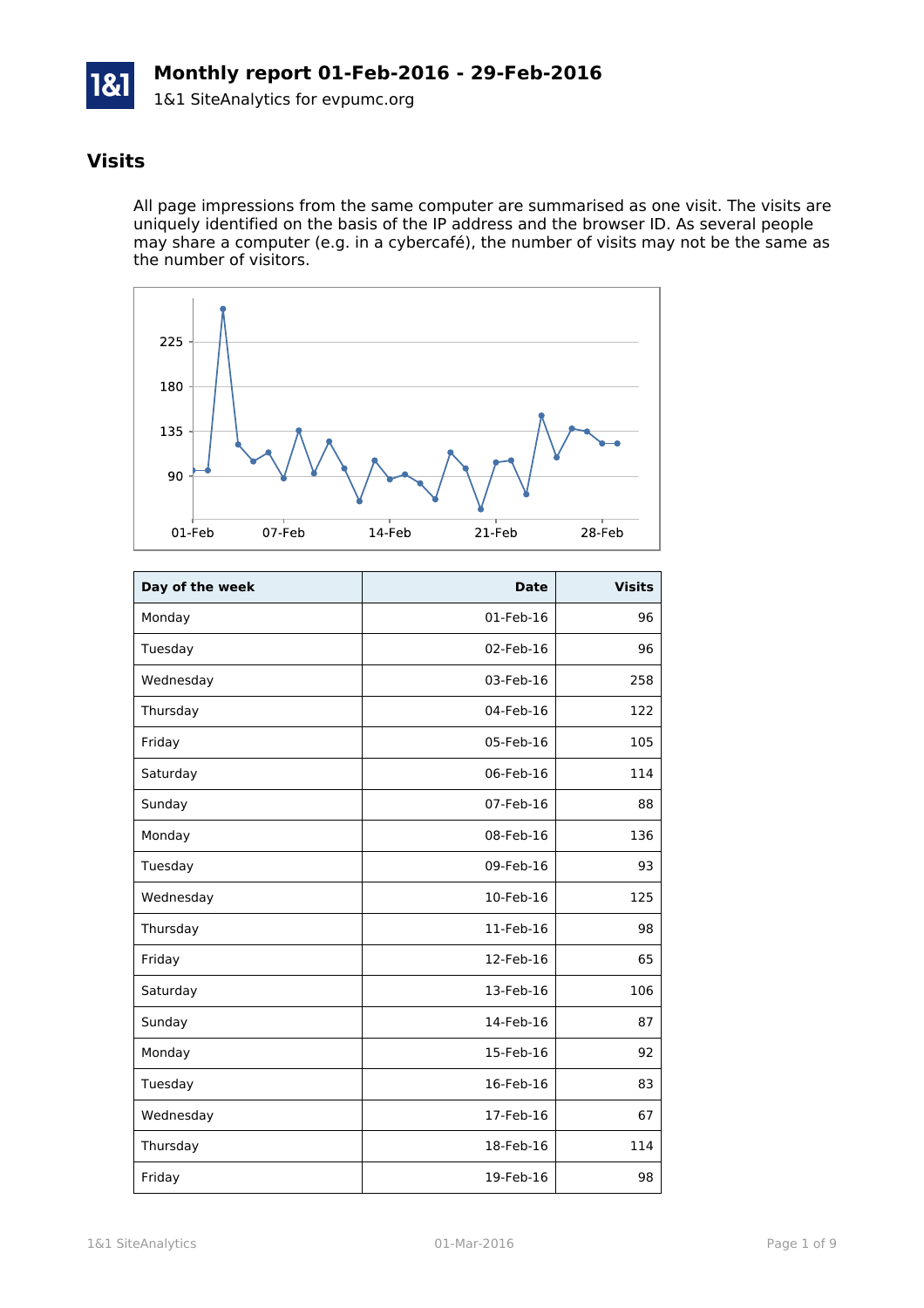| Day of the week | <b>Date</b>     | <b>Visits</b> |
|-----------------|-----------------|---------------|
| Saturday        | 20-Feb-16       | 57            |
| Sunday          | 21-Feb-16       | 104           |
| Monday          | 22-Feb-16       | 106           |
| Tuesday         | 23-Feb-16       | 72            |
| Wednesday       | 24-Feb-16       | 151           |
| Thursday        | 25-Feb-16       | 109           |
| Friday          | 26-Feb-16       | 138           |
| Saturday        | 27-Feb-16       | 135           |
| Sunday          | 28-Feb-16       | 123           |
| Monday          | 29-Feb-16       | 123           |
|                 | <b>Total</b>    | 3,161         |
|                 | <b>Averages</b> | 109           |

## **Search engines**

Using this analysis, you can identify the search engines used by your visitors. You can also see how many visitors reach your pages via the respective search engines.



| <b>Search engines</b> | <b>Visits</b> | %        |
|-----------------------|---------------|----------|
| www.google.com        |               | 100.00 % |
| Total                 | 2             | 100.00 % |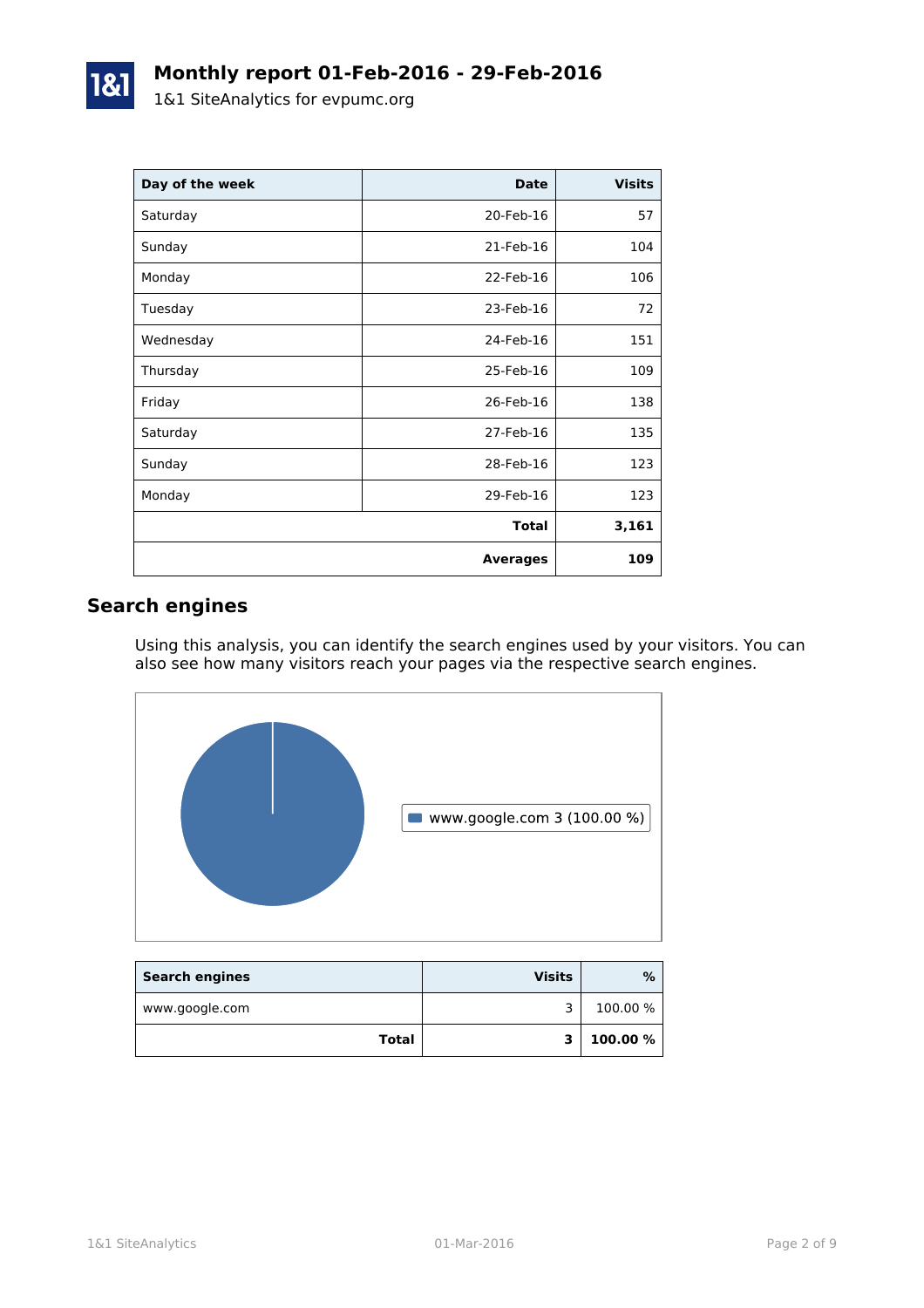

#### **Search terms**

The table shows the search terms by means of which your website was found most frequently. Every row contains a search term. For example, if somebody found your website by means of the phrase "repair car", both "repair" and "car" will be displayed as independent terms in the table.

| <b>Search terms</b> | <b>Visits</b> | %        |
|---------------------|---------------|----------|
| ulrich              | $\mathbf{1}$  | 11.11 %  |
| goes                | $\mathbf{1}$  | 11.11 %  |
| sermons             | $\mathbf{1}$  | 11.11 %  |
| jill                | $\mathbf{1}$  | 11.11 %  |
| what                | $\mathbf{1}$  | 11.11 %  |
| allenwood           | $\mathbf{1}$  | 11.11 %  |
| chris               | $\mathbf{1}$  | 11.11 %  |
| comes               | $\mathbf{1}$  | 11.11 %  |
| around              | $\mathbf{1}$  | 11.11 %  |
| <b>Total</b>        | 9             | 100.00 % |

#### **Most frequently accessed pages**

You can see the most frequently accessed pages. Only fully loaded pages are counted. Individual page elements, such as images or other elements, are not counted individually. This includes all files with the extensions .png, .jpg, jpeg, .gif, .swf, .css, .class, and .js.

| <b>Most frequently accessed pages</b> | <b>Page impressions</b> | $\%$    |
|---------------------------------------|-------------------------|---------|
| /Default.htm                          | 620                     | 12.21 % |
| /Sermons.htm                          | 111                     | 2.19 %  |
| /Announce.htm                         | 90                      | 1.77 %  |
| /NewsLetterIdx.htm                    | 83                      | 1.63 %  |
| /Believe.htm                          | 79                      | 1.56 %  |
| /St_Johns.htm                         | 77                      | 1.52 %  |
| /Elim.htm                             | 73                      | 1.44 %  |
| /Calendar.htm                         | 72                      | 1.42 %  |
| /M-Statement.htm                      | 72                      | 1.42 %  |
| /Worship.htm                          | 68                      | 1.34 %  |
| /Stats.htm                            | 66                      | 1.30 %  |
| /web_links.htm                        | 61                      | 1.20 %  |
| /CalendarOld.htm                      | 49                      | 0.96%   |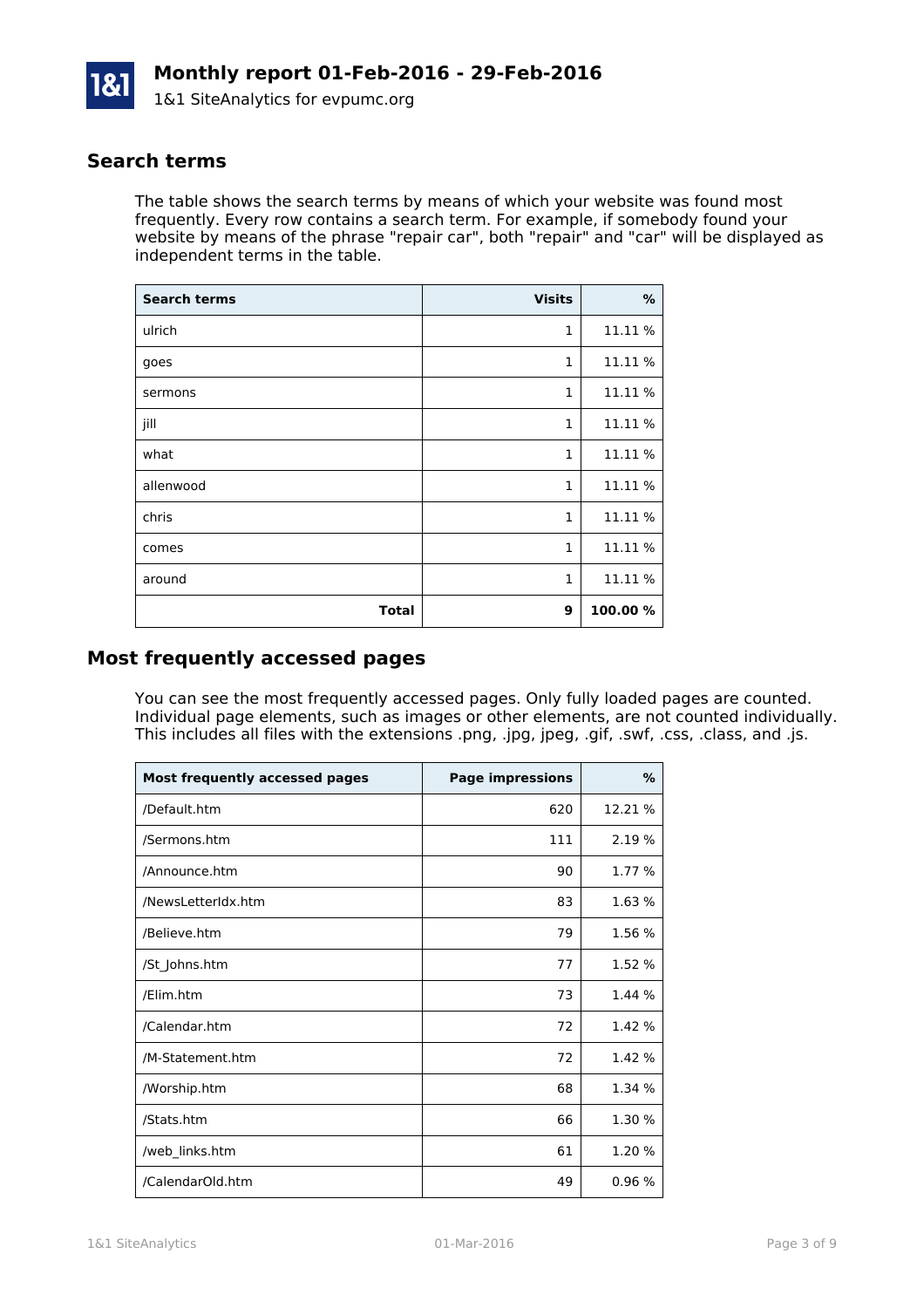1&1 SiteAnalytics for evpumc.org

1&1

| Most frequently accessed pages                                | <b>Page impressions</b> | %     |
|---------------------------------------------------------------|-------------------------|-------|
| /Announce files/Church Announcements Oc<br>tober 19, 2014.pdf | 46                      | 0.91% |
| /NewsLtrs/Church Newsletter June 2015.pdf                     | 45                      | 0.89% |
| /Elim M-Statement.htm                                         | 45                      | 0.89% |
| /St Johns-HISTORY.htm                                         | 39                      | 0.77% |
| /valley_views0813.htm                                         | 37                      | 0.73% |
| /valley_views1113.htm                                         | 36                      | 0.71% |
| /missions.htm                                                 | 35                      | 0.69% |
| /Elim-HISTORY.htm                                             | 35                      | 0.69% |
| /valley_views0913.htm                                         | 33                      | 0.65% |
| /Stjohns M-Statement.htm                                      | 32                      | 0.63% |
| /valley_views1013.htm                                         | 32                      | 0.63% |
| /Ann062214.htm                                                | 31                      | 0.61% |
| /Ann082414.htm                                                | 30                      | 0.59% |
| /Bulletins.htm                                                | 30                      | 0.59% |
| /NewsLtrs/Church Newsletter September 2<br>014.pdf            | 29                      | 0.57% |
| /Ann081014.htm                                                | 28                      | 0.55% |
| /Ann052514.htm                                                | 28                      | 0.55% |
| /NewsLtrs/Church Newsletter December 2<br>013.pdf             | 27                      | 0.53% |
| /Announce files/Church Announcements Ju<br>ne 7, 2015.pdf     | 27                      | 0.53% |
| /Stats/Siteanalytics_May012015.pdf                            | 26                      | 0.51% |
| /Announce_files/Church Announcements Jul<br>y 5, 2015.pdf     | 26                      | 0.51% |
| /Announce files/Church Announcements M<br>ay 24, 2015.pdf     | 26                      | 0.51% |
| /NewsLtrs/Church Newsletter April 2014.p<br>df                | 26                      | 0.51% |
| /Announce files/Church Announcements Ap<br>ril 19, 2015.pdf   | 26                      | 0.51% |
| /Announce_files/Church Announcements Jul<br>y 19, 2015.pdf    | 26                      | 0.51% |
| /Announce files/Church Announcements Ju<br>ne 28, 2015.pdf    | 25                      | 0.49% |
| /Announce files/Church Announcements Fe<br>bruary 8, 2015.pdf | 25                      | 0.49% |
| /Announce files/Church Announcements M<br>arch 1, 2015.pdf    | 25                      | 0.49% |
| /NewsLtrs/Church Newsletter June 2014.pd<br>f                 | 25                      | 0.49% |
| /Stats/Siteanalytics Sep012015.pdf                            | 25                      | 0.49% |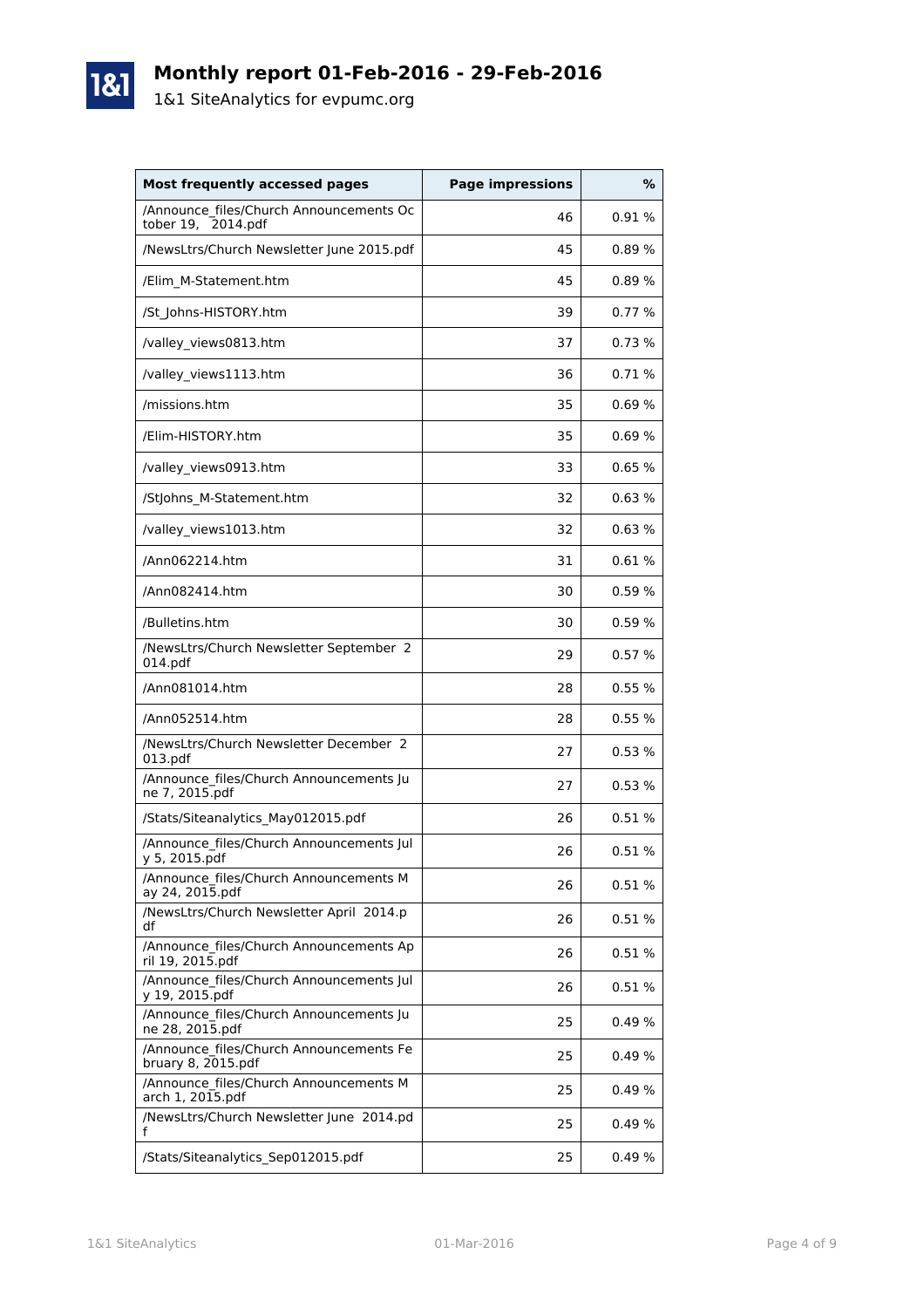

| Most frequently accessed pages                                  | <b>Page impressions</b> | %          |
|-----------------------------------------------------------------|-------------------------|------------|
| /Announce files/Church Announcements Ju<br>ne 21, 2015.pdf      | 25                      | 0.49%      |
| /Announce files/Church Announcements Oc<br>tober 4, 2015.pdf    | 25                      | 0.49%      |
| /Announce files/Church Announcements M<br>arch 29, 2015.pdf     | 25                      | 0.49%      |
| /Announce files/Church Announcements 05<br>3115.pdf             | 24                      | 0.47%      |
| /Announce files/Church Announcements Se<br>ptember 20, 2015.pdf | 24                      | 0.47%      |
| Other                                                           | 2.508                   | 49.39 %    |
| Total                                                           | 5,078                   | $100.00\%$ |

#### **Browsers**

This chart shows the browsers used by your visitors. For example, this helps you to identify the browsers for which you need to optimise your website.



| <b>Browsers</b>         | <b>Visits</b> | %        |
|-------------------------|---------------|----------|
| Mozilla 5               | 219           | 25.89 %  |
| Majestic-12 Web Crawler | 209           | 24.70 %  |
| <b>General Crawlers</b> | 162           | 19.15 %  |
| Chrome                  | 93            | 10.99 %  |
| Firefox                 | 66            | 7.80 %   |
| Internet Explorer       | 29            | 3.43 %   |
| iPhone                  | 11            | 1.30 %   |
| Safari                  | 8             | 0.95%    |
| iPad                    | 5             | 0.59%    |
| Other                   | 44            | 5.20 %   |
| Total                   | 846           | 100.00 % |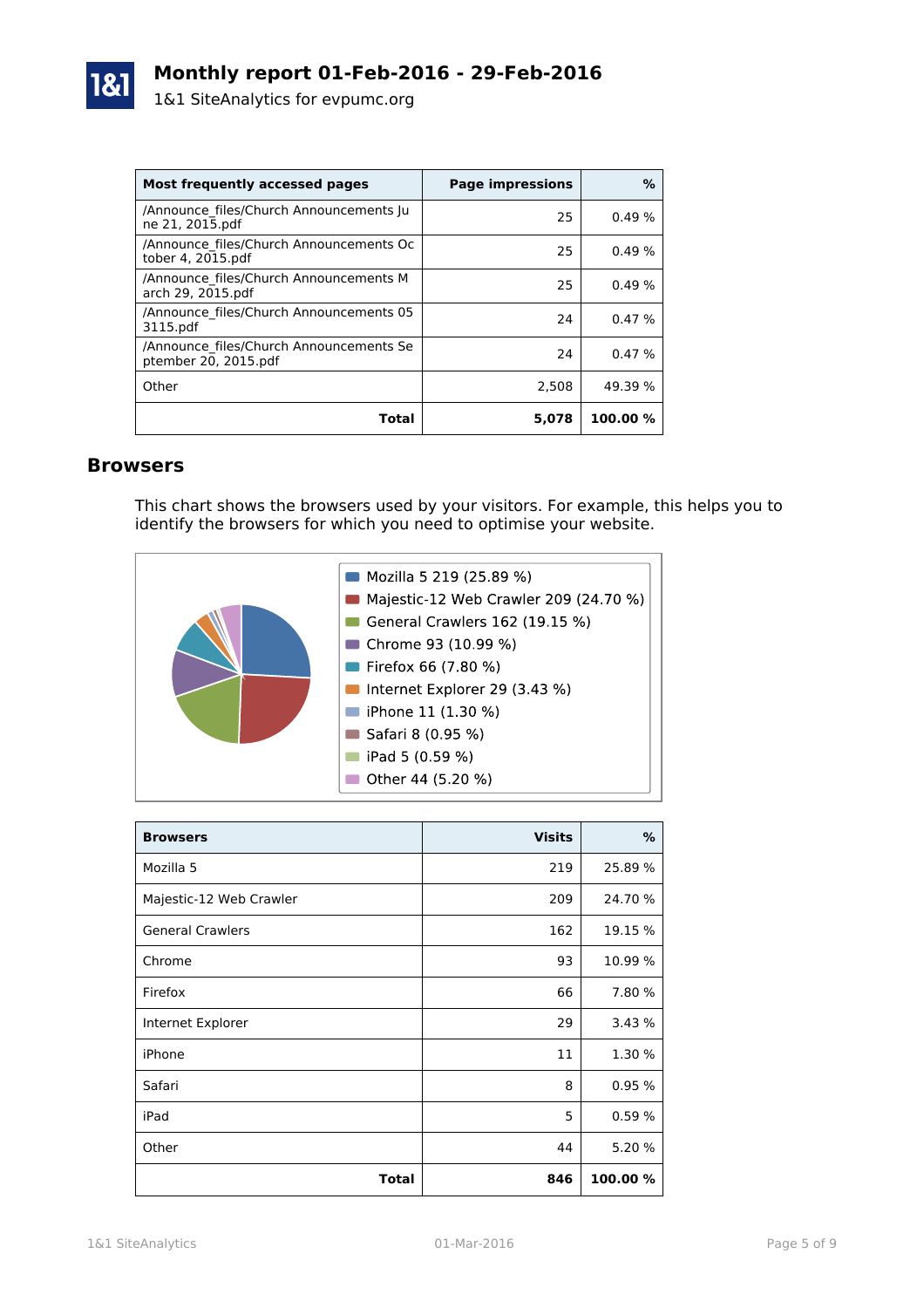1&1 SiteAnalytics for evpumc.org

### **Operating systems**

You can see the operating systems used by your visitors. This information helps you to find out for which operating systems you may need to optimise your website.



| <b>Operating systems</b> | <b>Visits</b> | ℅        |
|--------------------------|---------------|----------|
| Linux                    | 115           | 3.64 %   |
| Windows 7                | 81            | 2.56 %   |
| iPhone                   | 73            | 2.31 %   |
| Windows XP               | 35            | 1.11 %   |
| Windows NT               | 34            | 1.08 %   |
| Mac OS X                 | 20            | 0.63%    |
| Android                  | 9             | 0.28%    |
| Mac OS X Snow Leopard    | 6             | 0.19%    |
| Mac OS X Lion            | 5             | 0.16%    |
| Other                    | 2,783         | 88.04 %  |
| Total                    | 3,161         | 100.00 % |

#### **Referring pages**

You can see the pages that referred your visitors to your website. Referring pages may be other websites or search engines. The complete URL is displayed.

| <b>Referring pages</b> | <b>Visits</b> | ℅       |
|------------------------|---------------|---------|
| runotes.cloudns.org    | 11            | 25.58 % |
| www.google.com/        | q             | 20.93 % |
| www.bing.com/search    | 5             | 11.63 % |
| www.google.com/url     | 2             | 4.65 %  |
| burger-imperia.com/    |               | 4.65 %  |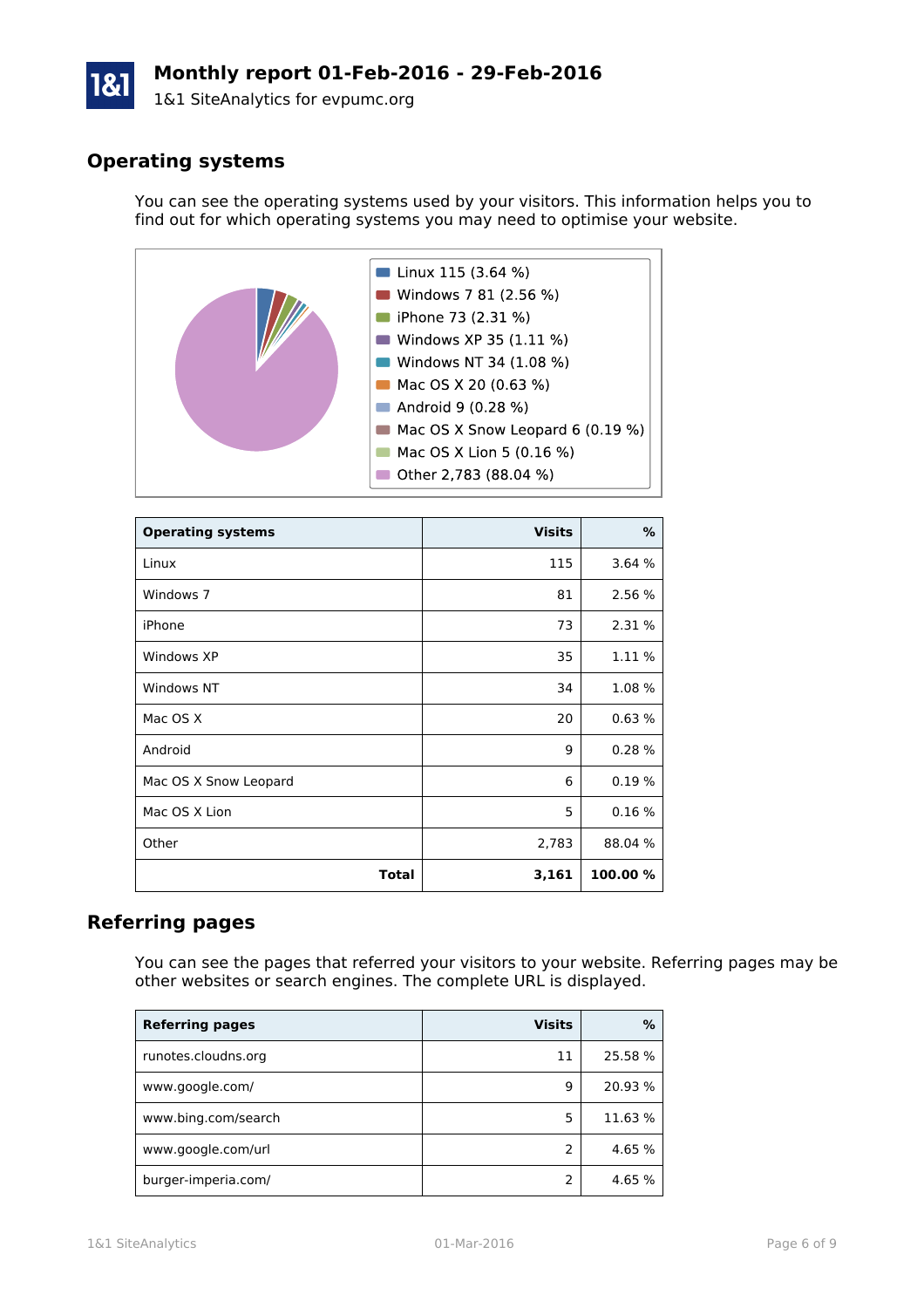

| <b>Referring pages</b>         | <b>Visits</b> | %        |
|--------------------------------|---------------|----------|
| susumc.org/index.php/lewisburg | 2             | 4.65 %   |
| www.baidu.com/s                | 2             | 4.65 %   |
| www.google.com/search          |               | 2.33 %   |
| Other                          | 9             | 20.93 %  |
| Total                          | 43            | 100.00 % |

#### **Visits from continents**

This analysis shows which continents your visitors come from.

| <b>Continents</b> | <b>Visits</b>  | %        |
|-------------------|----------------|----------|
| Europe            | 1,192          | 45.36 %  |
| North America     | 1,088          | 41.39 %  |
| Asia              | 344            | 13.08 %  |
| Africa            | $\overline{2}$ | 0.07%    |
| Australia         | $\overline{2}$ | 0.07%    |
| South America     | 1              | 0.03%    |
| <b>Total</b>      | 2,629          | 100.00 % |

#### **Visits from countries**

This analysis shows which countries your visitors come from. This information indicates the countries that your website should focus on or the countries for which it still needs to be optimised.

| <b>Countries</b>     | <b>Visits</b> | $\%$    |
|----------------------|---------------|---------|
| <b>United States</b> | 1,084         | 41.25 % |
| Germany              | 861           | 32.76 % |
| China                | 339           | 12.91 % |
| United Kingdom       | 113           | 4.31 %  |
| Russia               | 94            | 3.59 %  |
| Czech Rep.           | 44            | 1.68 %  |
| France               | 32            | 1.23 %  |
| Ukraine              | 16            | 0.62%   |
| Italy                | 8             | 0.31%   |
| <b>Bulgaria</b>      | 5             | 0.21%   |
| Sweden               | 4             | 0.17%   |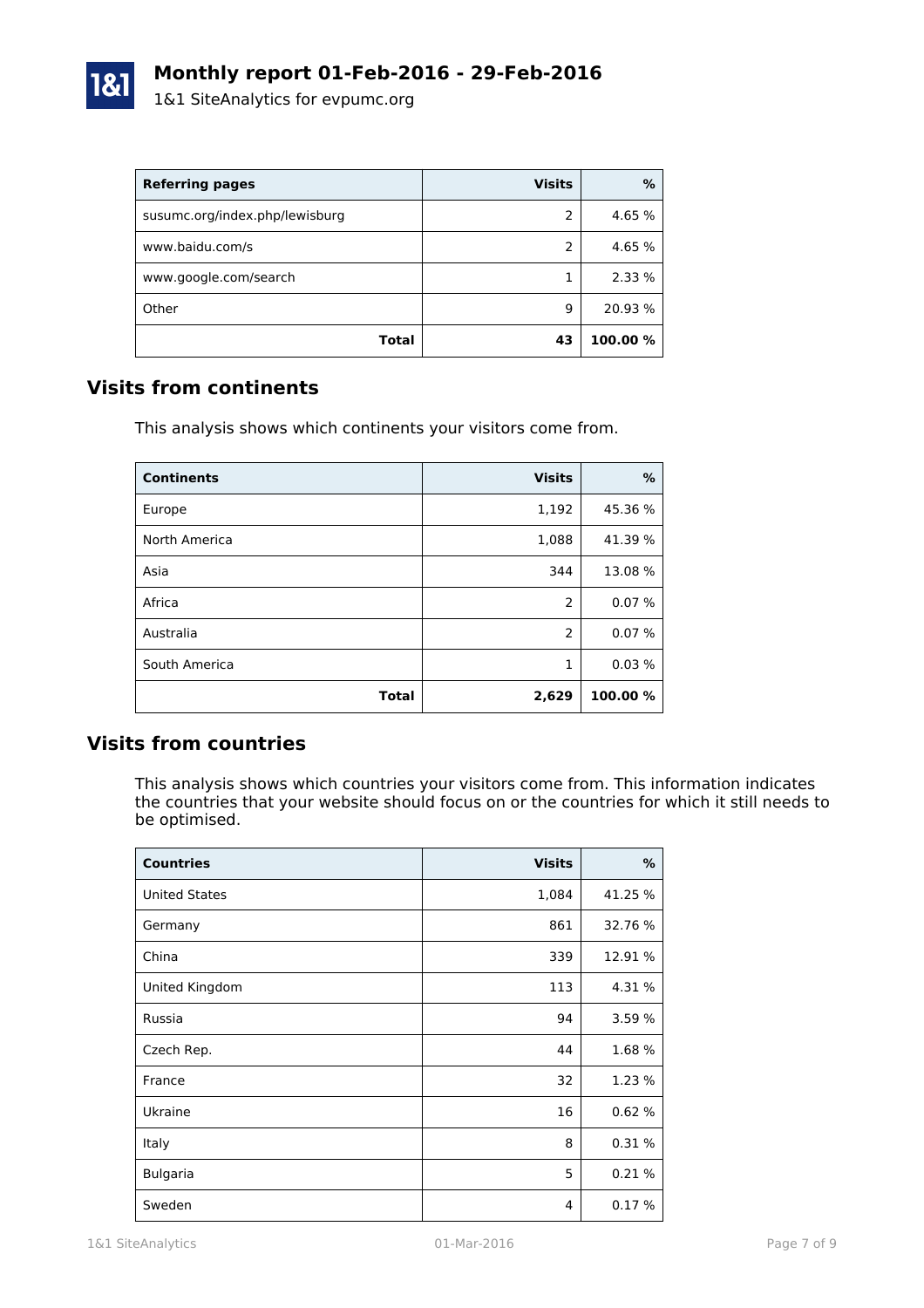1&1 SiteAnalytics for evpumc.org

1&1

| <b>Countries</b> | <b>Visits</b>  | $\%$    |
|------------------|----------------|---------|
| Netherlands      | 4              | 0.17%   |
| Canada           | 4              | 0.14%   |
| Norway           | 3              | 0.10%   |
| Estonia          | 3              | 0.10%   |
| South Africa     | $\overline{2}$ | 0.07%   |
| Vietnam          | 2              | 0.07%   |
| Australia        | $\overline{2}$ | 0.07%   |
| Finland          | $\mathbf{1}$   | 0.03%   |
| Austria          | $\mathbf{1}$   | 0.03%   |
| S. Korea         | $\mathbf{1}$   | 0.03%   |
| Malaysia         | $\mathbf{1}$   | 0.03%   |
| Kazakhstan       | $\mathbf{1}$   | 0.03%   |
| Other            | 2              | 0.07%   |
| <b>Total</b>     | 2,629          | 100.00% |

#### **Visits from cities**

This analysis shows which cities your visitors come from

| <b>Cities</b>            | <b>Visits</b> | %       |
|--------------------------|---------------|---------|
| DE: Berlin               | 780           | 29.68 % |
| US:                      | 475           | 18.08 % |
| CN:                      | 319           | 12.12 % |
| US: Sunnyvale            | 305           | 11.61 % |
| <b>US: Mountain View</b> | 107           | 4.07 %  |
| RU:                      | 93            | 3.53 %  |
| GB:                      | 58            | 2.23 %  |
| US: Indianapolis         | 46            | 1.75 %  |
| CZ:                      | 44            | 1.68 %  |
| DE: Kiez                 | 37            | 1.40 %  |
| <b>GB: Newcastle</b>     | 34            | 1.30 %  |
| FR:                      | 30            | 1.13 %  |
| DE:                      | 24            | 0.92 %  |
| US: Nanuet               | 21            | 0.79 %  |